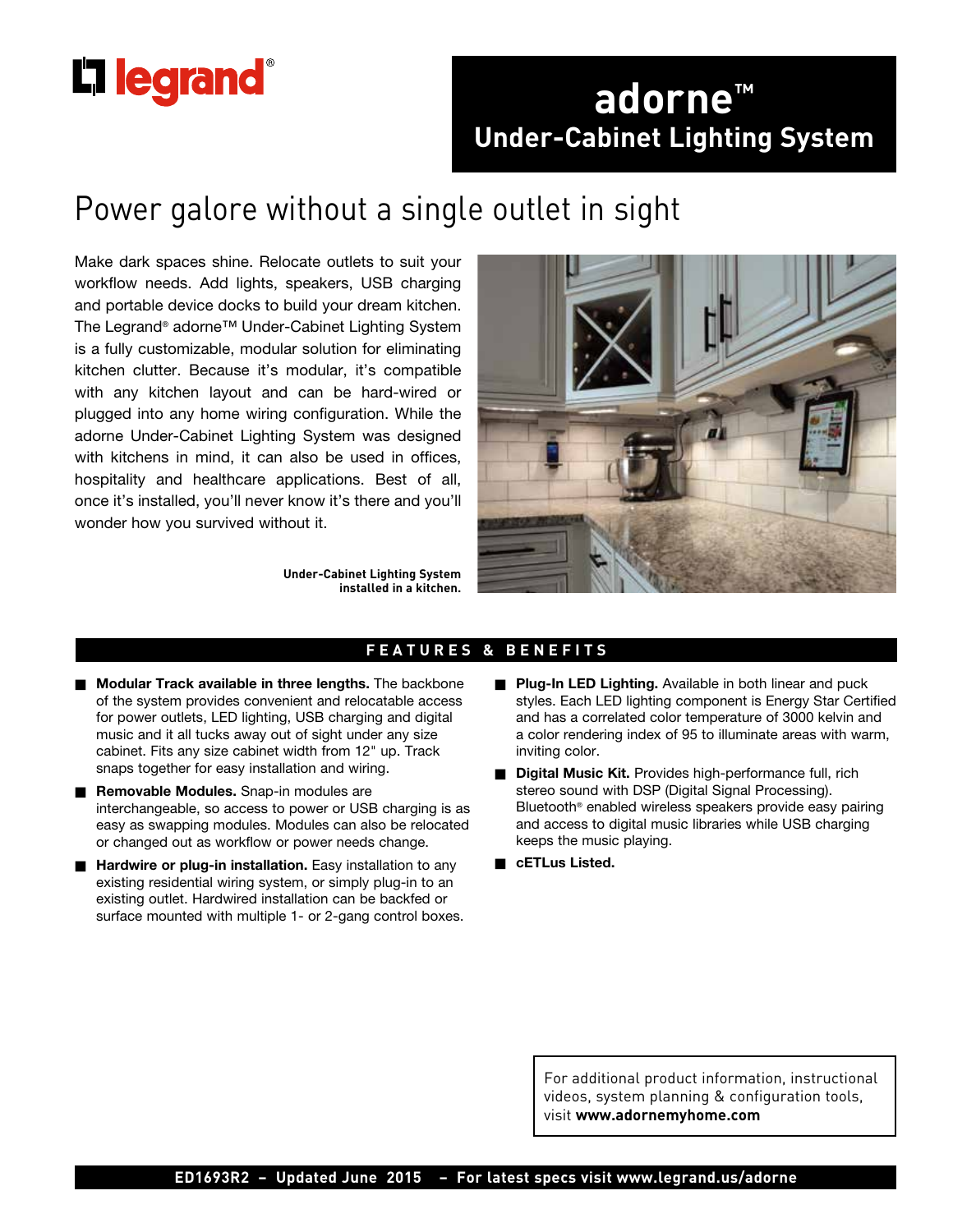### **Under-Cabinet Lighting System Layout**

**1. Plan Your System Layout –** First, determine where you want to install the system. Then measure your cabinets to determine the length of Modular Track required. Modular Track is available in three lengths and an optional Corner Connector is also available.



**3. Add LED Lights –** The adorne Under-Cabinet Lighting System is only compatible with adorne LED lights. These are available in Puck and Linear versions. Recommended placement for lights is every 18" along Modular Track.

You can select any combination of Puck and Linear lights to complete your system. In addition, if you are mounting a light under the cabinet and wish to move it further to the front of the counter, you can use the LED Light Extender. This enables you to increase the length of any light from the Modular Track from a standard 11" to up to 22". This is especially useful in corner installations.





**LED Puck Light LED Linear Light**

**2. Choose Control Box & Power Options –** Next, select the type of lighting and power connection you'd like to include. For a simple install, the Plug-In Control Box provides the easiest solution. For a hardwired installation, there are five options to choose from which enable expanded lighting control options such as dimming.

**Hardwired Control Box**



**4. Select Accessories to Complete the System –** The final step is to select the accessories to perfectly complement your system. adorne offers a range of options, including USB charging ports, mobile and tablet cradles, and a Digital Music Kit. Each of these accessories provides flexibility in that it can be added or removed at any time – simply swap it with an existing outlet or blank module to increase your system capabilities.



| <b>Under-Cabinet Lighting System LED Lighting Ordering Information</b> |                                                                                                                                                  |  |                                                                                                                                                                                                           |                                                                                                                                   |  |
|------------------------------------------------------------------------|--------------------------------------------------------------------------------------------------------------------------------------------------|--|-----------------------------------------------------------------------------------------------------------------------------------------------------------------------------------------------------------|-----------------------------------------------------------------------------------------------------------------------------------|--|
| <b>Catalog No./Item</b>                                                | <b>Description/Specifications</b>                                                                                                                |  | <b>Catalog No./Item</b>                                                                                                                                                                                   | <b>Description/Specifications</b>                                                                                                 |  |
| <b>ALPKLEDTM4</b>                                                      | LED Puck Light -<br>7 Watts, 240 lumens, correlated<br>color temperature: 3000 kelvin, color<br>rendering index: 95.                             |  | ALEXTLEDTM4<br><b>Light Extender – Enables adorne</b><br>LED lights to be mounted up to 22"<br>from backsplash by extending cord<br>length beyond default 11". Ideal for<br>corner cabinet installations. |                                                                                                                                   |  |
| <b>ALLNLEDTM4</b>                                                      | LED Linear Light -<br>8 Watts, 280 lumens, correlated<br>color temperature: 3000 kelvin, color<br>rendering index: 95. Energy Star<br>Certified. |  |                                                                                                                                                                                                           |                                                                                                                                   |  |
|                                                                        |                                                                                                                                                  |  |                                                                                                                                                                                                           | For additional product information, instructional<br>videos, system planning & configuration tools,<br>visit www.adornemyhome.com |  |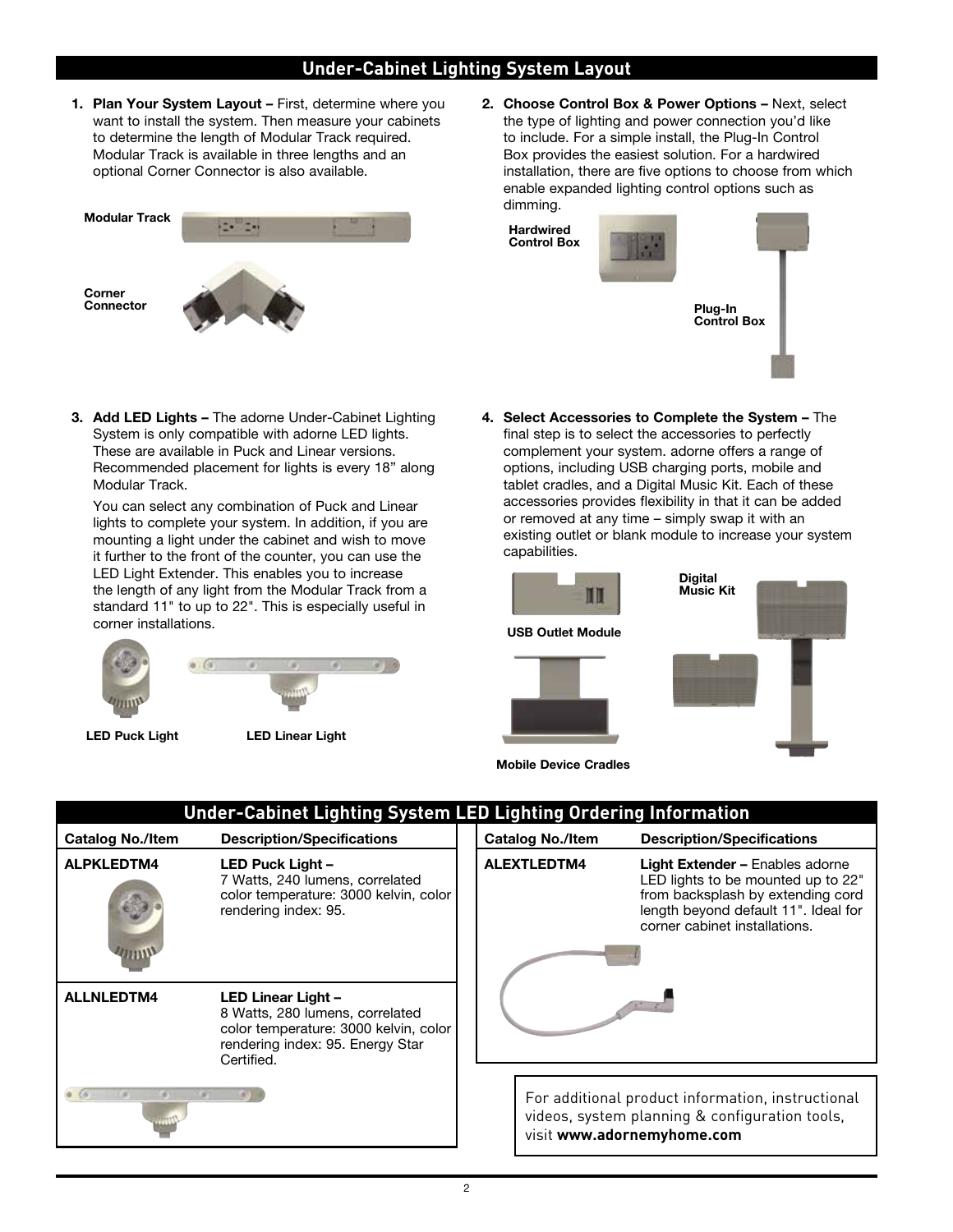

| <b>Under-Cabinet Lighting System Control Box Ordering Information</b> |  |  |
|-----------------------------------------------------------------------|--|--|
|                                                                       |  |  |
|                                                                       |  |  |

| <b>Catalog No./Item</b> | <b>Description/Specifications</b>                                                                                                                                                                                                                                           |
|-------------------------|-----------------------------------------------------------------------------------------------------------------------------------------------------------------------------------------------------------------------------------------------------------------------------|
| APCB1TM4                | Control Box with Paddle Dimmer -<br>Connects to existing in-wall wiring.<br>Fits onto end of Modular Track,<br>adding 5" onto system length.<br>Includes adorne 450W CFL/LED<br>Paddle Dimmer (ADPD453LM2).<br>GFCI protection must be provided<br>at the electrical panel. |

| <b>Catalog No./Item</b> | <b>Description/Specifications</b><br><b>Control Box with Paddle Dimmer &amp;</b><br><b>15A GFCI – Connects to existing</b>                                                                                            |  |  |  |
|-------------------------|-----------------------------------------------------------------------------------------------------------------------------------------------------------------------------------------------------------------------|--|--|--|
| APCB2TM2                |                                                                                                                                                                                                                       |  |  |  |
|                         | in-wall wiring. Fits onto end of<br>Modular Track, adding 5.25" onto<br>system length. Includes adorne<br>450W CFL/LED Paddle Dimmer<br>(ADPD453LM2) and 15A Tamper-<br><b>Resistant GFCI Outlet</b><br>(AGFTR153M4). |  |  |  |

For additional product information, instructional videos, system planning & configuration tools, visit **www.adornemyhome.com**